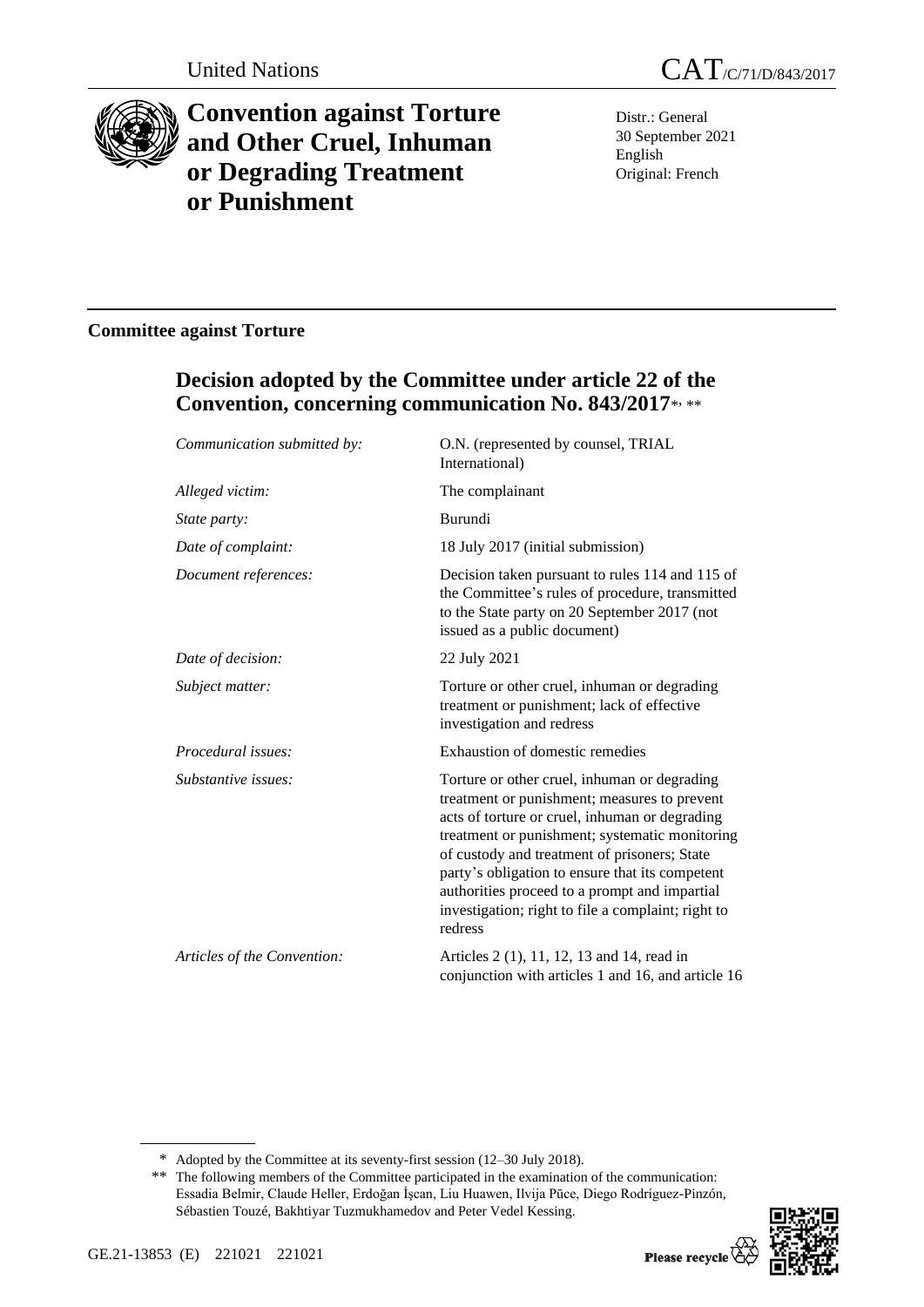1. The complainant is O.N., a national of Burundi, born on 18 February 1977. She claims that the State party has violated her rights under articles 2 (1) and 11–14 of the Convention, read in conjunction with article 1 or, in the alternative, with article 16, and under article 16 of the Convention, read alone. The State party made the declaration under article 22 (1) of the Convention on 10 June 2003. The author is represented by counsel from TRIAL International.

#### **The facts as submitted by the complainant**

2.1 On 8 March 2014, the complainant was arrested when she tried to flee from a police assault on the headquarters of her political party, the Mouvement pour la solidarité et la démocratie.<sup>1</sup> She was there to attend a meeting with other party members in Bujumbura. On that day, heavily armed police came to the party headquarters in large numbers. Two police officers slipped into the offices of the party headquarters without a warrant but were disarmed and overpowered by party activists. Other police officers then threw grenades and the party members scattered, seeking shelter. The complainant left the headquarters and, along with other members of the party, hid in a neighbouring house that was under construction. Several attempts at mediation were made by representatives of civil society to obtain the release of the two police officers, but the negotiations between the political party and the police failed. The police thus launched an assault on the headquarters.

2.2 The complainant and other party members were still hiding at the construction site when they were discovered by the police, who threw about 10 tear gas grenades into the house. During the assault, the complainant was severely beaten by police officers using rifle butts and nightsticks, and she was kicked in the head, back and abdomen.<sup>2</sup> Any money she had on her person and her telephone were taken from her. Bleeding from the head, neck, arms and other parts of her body after the police beatings, the complainant was held by the police, with other victims, in front of the party headquarters for more than two hours.

2.3 Staff of the Burundi Red Cross<sup>3</sup> asked to provide the complainant with first aid, but the police prevented them from doing so. At around 9 p.m., the complainant was taken with the other wounded persons to the National Intelligence Service in Rohero, where she was insulted and subjected to intimidation. Police commissioner G.N. insulted the complainant and the other women in vulgar terms and asked them to tell him what their daily income was from the sex trade. At around 10 p.m., as a result of pressure brought by a civil society organization that the complainant could not identify, she was finally taken to the Prince-Louis-Rwagasore clinic.

2.4 At the clinic, four officers from the Judicial Search and Intervention Brigade were stationed around the clock in front of the complainant's room. She was unable to receive visits from her family during her first day at the hospital. It was only the next day, on 9 March 2014, that her family was able to visit her, thanks to pressure from civil society organizations and messages carried in the media. During these visits, police officers were always present.

2.5 The complainant did not receive appropriate medical attention, as the health-care staff avoided caring for her out of fear of reprisals from the police, who were constantly checking on them. It was not until 17 March 2014 that the complainant was able to obtain authorization to have X-rays taken, at another hospital. Despite the submission of requests by the complainant's lawyer on 30 March and 15 December 2015, he never received copies of elements in her medical file, in particular the hospitalization file, information on any examinations and the discharge ticket, which would have been useful in the context of the legal proceedings which the complainant wanted to bring.

<sup>&</sup>lt;sup>1</sup> The Mouvement pour la solidarité et la démocratie is an opposition political party. After the 2010 post-election crisis in Burundi, the political opposition was singled out in the government crackdown. Within the party, the complainant was the party secretary responsible for the female membership in Cibitoke, Bujumbura-Mairie.

<sup>&</sup>lt;sup>2</sup> The complainant enclosed two photographs of scars on her left leg and her shoulder.

<sup>&</sup>lt;sup>3</sup> The complainant maintains that the presence of the members of the Red Cross was confirmed by the authorities in a statement made to the press by the spokesperson for the police.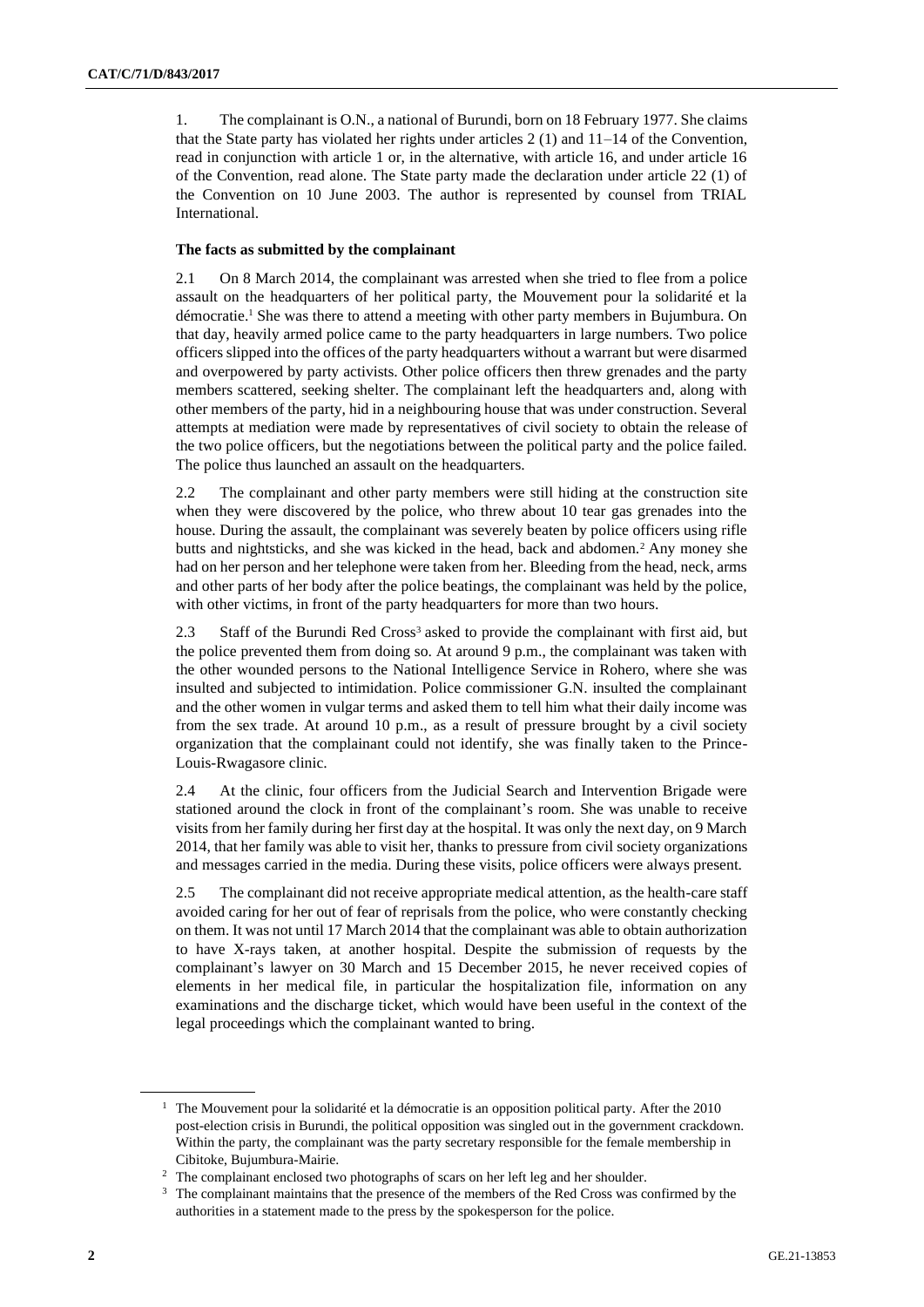2.6 On 21 March 2014, the Bujumbura State Prosecutor went to the hospital and presented the complainant with an arrest warrant in her name, without giving her a copy, and informed her of her arrest. The complainant was forced to leave the hospital – in a wheelchair – and was taken to the Bujumbura State Prosecutor's Office, where she was interrogated and confined to a cell for hours, despite the fact that she had serious and visible wounds, before being transferred to the Mpimba central prison. During the interrogation, the complainant did not have access to a lawyer.<sup>4</sup>

2.7 While in prison, the complainant was forced to share a tiny bed with another inmate in a room that housed 46 other women. The food was insufficient and of poor quality, which, together with the overcrowding in the prison, was conducive to the spread of contagious diseases and consequently caused serious health problems for the complainant.

2.8 The complainant remained in detention at the Mpimba prison until 12 June 2015, when she was taken to an emergency room because of her serious health problems, thanks to the intervention of the Association burundaise pour la protection des droits humains et des personnes détenues and the International Committee of the Red Cross.<sup>5</sup> The complainant was hospitalized until 24 June 2015, in part to set up a treatment for diabetes, which she did not have prior to her detention.

2.9 On 24 June 2015, the complainant left the hospital in order to flee from Burundi. On 9 July 2015, she was granted refugee status in Rwanda. On 15 February 2016, she was sentenced by the Bujumbura tribunal de grande instance (court of major jurisdiction) to 3 years and 6 months of deprivation of liberty for resisting the police.

2.10 During the procedure brought against her, $6$  the complainant reported the torture she had undergone, and it was also reported in a formal complaint lodged on 14 March 2014 with the Bujumbura State Prosecutor's Office on behalf of the complainant and the other members of the Mouvement pour la solidarité et la démocratie who had been subjected to the same treatment. Despite numerous representations, the authorities did not follow up on the reports that were filed. No investigation was conducted by the Burundian authorities and the complainant was never heard or even called about the acts of torture to which she was subjected, even though they were widely known. In a press conference on 9 May 2014, the lawyers who signed the complaint denounced the fact that two months after its submission, the prosecutor had not yet started the investigation of the case and that the victims had been forced to leave the hospital before they had fully recovered. <sup>7</sup> The case involving the complainant has received much media attention both nationally 8 and internationally. 9 Moreover, although the perpetrators were expressly identified in the complaint, they have never been punished by the State party.

2.11 Apart from the clear refusal of the authorities to establish responsibilities in this case, the complainant also draws attention to the general climate of impunity in Burundi, particularly with regard to acts of torture, which has been the subject of numerous reports by United Nations bodies.<sup>10</sup> Furthermore, in its conclusions on the initial report of Burundi

<sup>4</sup> The complainant did not see a lawyer until 25 April 2014, at a hearing during the proceedings against her, more than a month and a half after her arrest.

<sup>5</sup> According to a visit certificate dated 13 July 2015, the complainant was visited by delegates of the International Committee of the Red Cross at the Mpimba prison on 3 April, 3 July, 15 July, 12 August, 6 October and 12 November 2014 and on 3 February 2015.

<sup>6</sup> Specifically, at a closed hearing held on 25 April 2014. However, the judge did not grant her requests.

<sup>7</sup> Philippe Ngendakumana, *Affaire détenus MSD: une justice à deux vitesses* (The case of the MSD detainees: Double standards for justice), Iwacu, 12 May 2014, available in French at http://www.iwacu-burundi.org/affaire-detenus-msd-une-justice-a-deux-vitesses/.

<sup>8</sup> See, for example, Iwacu, *8 mars 2014: une manifestation qui a dégénéré* (8 March 2014: A demonstration gone wrong), 17 March 2014, available in French at https://burundi24.wordpress.com/2014/03/17/8-mars-2014-une-manifestation-qui-a-degenere/.

<sup>&</sup>lt;sup>9</sup> See, for example, RFI, "Burundian opposition protest degenerates", 9 March 2014, available at www.rfi.fr/fr/afrique/20140309-burundi-manifestation-opposition-msd-degenere; and France 24, "Violence threatens Burundi's fragile balance", 10 March 2014, available at https://observers.france24.com/fr/20140310-violences-menacent-fragile-equilibre-burundi.

<sup>&</sup>lt;sup>10</sup> CAT/C/BDI/CO/1, para. 21; and CAT/C/BDI/CO/2/Add.1, para. 26. See also A/HRC/23/9, paras. 51, 86, 96, 97, 100 and 111.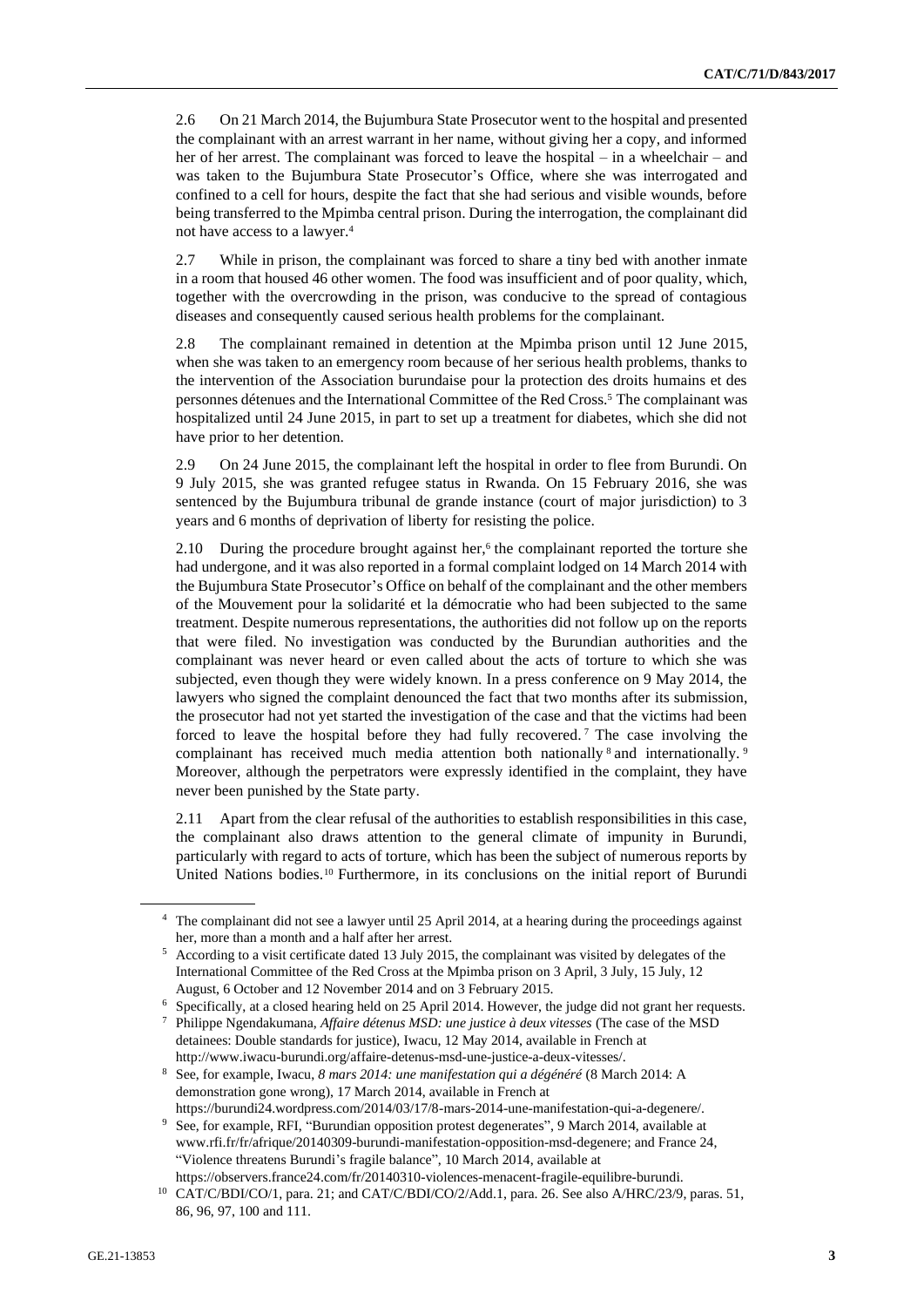adopted on 20 November 2006, the Committee expressed concern about the judiciary's de facto dependence on the executive.<sup>11</sup> Then, in its concluding observations on the second periodic report of Burundi, the Committee expressed concern about the slow pace and limited scope of the investigations and judicial proceedings that have been opened in this connection, which would appear to corroborate claims that the perpetrators of acts of torture and extrajudicial killings by the Burundian National Police and the National Intelligence Service enjoy impunity.<sup>12</sup> Lastly, in its concluding observations of August 2016 on the special report of Burundi, the Committee stated that Burundi should put an end to impunity and ensure that all cases and allegations of torture and ill-treatment are promptly investigated in an effective and impartial manner.<sup>13</sup>

2.12 Consequently, the complainant claims that: (a) she gained no satisfaction from the available domestic remedies, as the authorities did not respond to her reports whereas they should have opened a criminal investigation on the basis of her allegations; (b) the remedies took an unreasonably long time, given that three years and four months after the acts of torture were reported, on 14 March 2014, no investigation had been opened; and (c) it was dangerous for her to take further steps, as she fled Burundi with her family while she was still supposed to be in detention and the perpetrators of the acts of torture were police officers and persons close to the current Government.

#### **The complaint**

3.1 The complainant claims that Burundi has violated her rights under articles 2 (1) and 11–14, read in conjunction with article 1 or, in the alternative, with article 16 of the Convention, and under article 16 of the Convention, read alone.

3.2 According to the complainant, the mistreatment inflicted on her caused her severe pain and suffering, with a lingering impact on her physical and psychological health. Among the after-effects of the torture she underwent in March 2014, the complainant reports physical pain, but also anxiety, insomnia, hallucinations and depressive disorders.<sup>14</sup> The objective of the police officers who brutally beat her was precisely to cause such suffering: they beat her on the most sensitive areas for a woman, such as her back, kidneys and breasts. What is more, she was denied access to care from the Red Cross personnel who were on the scene, and instead of being rushed to hospital to receive the medical treatment she clearly needed, she was taken to the National Intelligence Service, where she was insulted and subjected to intimidation. These acts of torture, inflicted by members of the national police, were aimed at intimidating, punishing and putting pressure on her because of her political affiliation. The complainant maintains that the mistreatment constituted acts of torture under the meaning of article 1 of the Convention.

3.3 The complainant, invoking article 2 (1) of the Convention, submits that the State party has not taken effective measures to prevent acts of torture under its jurisdiction. Specifically, throughout her detention, the complainant did not receive appropriate medical care. On the contrary, the presence of police officers at the hospital and the unhealthy conditions at the Mpimba prison contributed to the deterioration of her physical and psychological health. The complainant did not have access to a lawyer until the closed hearing on 25 April 2014, i.e., more than a month and a half after her arrest, with no lawyer present during the questioning at the public prosecutor's office on 21 March 2014. Secondly, despite the reports and a formal complaint submitted by the complainant, the State party did not meet its obligation to investigate the torture that was inflicted on her and to bring those responsible for those acts to justice. Lastly, the complainant points out that in Burundian law, apart from the special circumstances of war crimes, crimes against humanity and crimes of genocide, acts of torture committed outside such specific contexts are subject to a statute of limitations of 20 or 30 years, depending on the circumstances.<sup>15</sup> Accordingly, the complainant submits that the State

<sup>11</sup> CAT/C/BDI/CO/1, para. 12.

<sup>12</sup> CAT/C/BDI/CO/2, para. 11.

<sup>13</sup> See CAT/C/BDI/CO/2/Add.1.

<sup>&</sup>lt;sup>14</sup> As reported by the complainant on 25 July 2016, in a transfer note from a clinic.

<sup>&</sup>lt;sup>15</sup> Burundi, Criminal Code, art. 150.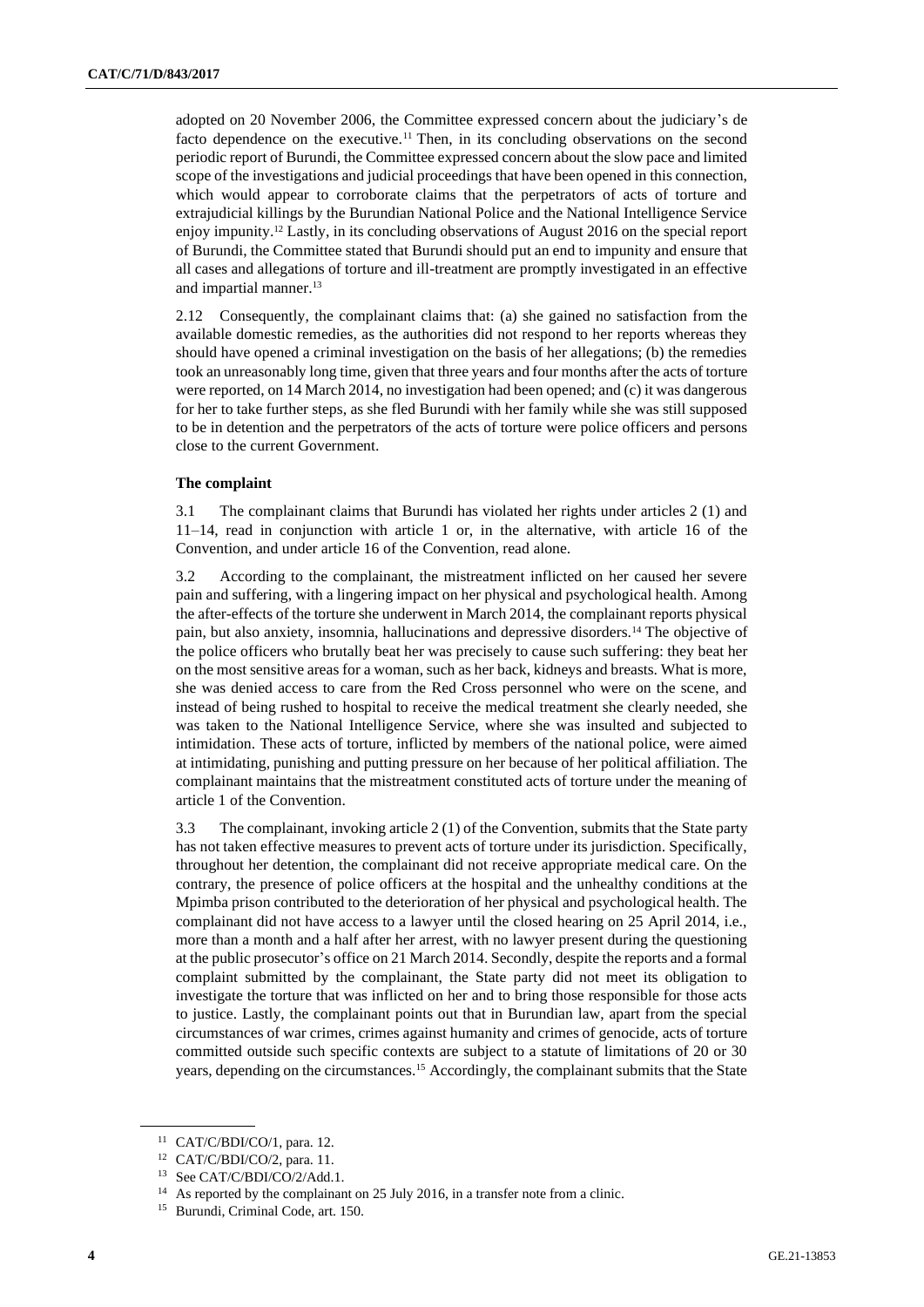party failed to take the measures, including the legislative measures, required under article 2 (1) of the Convention.

3.4 Invoking article 11 of the Convention and the Committee's practice, the complainant submits that despite her critical state of health at the time of arrest, she did not receive appropriate medical care.<sup>16</sup> She was arrested without being informed of the charges against her; she did not have effective remedies to take action against the acts of torture; and she was detained in deplorable conditions at the Mpimba prison, despite her critical state of health.

3.5 Furthermore, the complainant submits that, although they were informed of the torture to which she was subjected through a complaint lodged on 14 March 2014 and her reports of torture at the hearing of 25 April 2014, the Burundian authorities did not conduct a prompt and effective investigation into the allegations of torture, in violation of the obligation imposed by article 12 of the Convention. She also alleges that the State party did not respect her right to bring a complaint so as to have her allegations examined promptly and impartially, in violation of article 13 of the Convention.

3.6 By depriving the complainant of criminal proceedings, the State party has at the same time deprived her of any remedy to obtain compensation for such serious crimes as torture. Furthermore, she received no rehabilitation assistance of any kind to help her to recover as fully as possible physically or mentally, or in social and financial terms. In view of the passivity of the judicial authorities, other remedies to obtain redress, such as a civil suit for damages, are entirely unlikely to be successful. The Burundian authorities have taken few measures to compensate victims of torture, a point raised by the Committee in its concluding observations concerning the initial report of Burundi, in 2006.<sup>17</sup> In 2014, while taking note of the fact that the new Code of Criminal Procedure provided for the compensation of victims of torture, the Committee expressed its concern about the failure to apply this provision, in violation of article 14 of the Convention. <sup>18</sup> Lastly, in 2016 the Committee reiterated the State party's obligation to ensure access to adequate reparation for victims of torture and cruel, inhuman or degrading treatment.<sup>19</sup> The Burundian authorities have thus failed to fulfil their obligations under article 14 of the Convention, as, on the one hand, the violations perpetrated against the complainant went unpunished owing to the passivity of the State, and, on the other hand, the complainant received no compensation and benefited from no rehabilitation measures.

3.7 The complainant repeats that the violent acts inflicted on her constitute torture, as defined in article 1 of the Convention. Should the Committee not agree to qualify it as such, she maintains that the abuse endured by her constitutes cruel, inhuman or degrading treatment, and on that basis, the State party also has an obligation, under article 16 of the Convention, to prevent public officials from committing, instigating or tolerating such acts and to punish them if they do. In addition, she recalls the conditions of detention that she had to endure in the National Intelligence Service cells and at the Mpimba central prison. The complainant refers again to the Committee's concluding observations on the initial report of Burundi, in which it noted that conditions of detention in Burundi amount to inhuman and degrading treatment.<sup>20</sup> Lastly, the complainant recalls that she received no medical treatment while in detention, despite her critical state of health, and she therefore concludes that the conditions of detention she experienced constitute a violation of article 16 of the Convention.

<sup>&</sup>lt;sup>16</sup> The Committee has repeatedly reiterated that States are obliged to comply with the United Nations Standard Minimum Rules for the Treatment of Prisoners and the Body of Principles for the Protection of All Persons under Any Form of Detention or Imprisonment, including in respect of the right to inform relatives and friends, the right to an attorney, the right to be examined by a doctor and the right to be notified of prisoners' rights.

<sup>17</sup> CAT/C/BDI/CO/1, para. 23.

<sup>18</sup> CAT/C/BDI/CO/2, para. 18.

<sup>19</sup> CAT/C/BDI/CO/2/Add.1, para. 27 (d).

<sup>&</sup>lt;sup>20</sup> CAT/C/BDI/CO/1, para. 17. See also CAT/C/BDI/CO/2, para. 15; and Office of the United Nations High Commissioner for Human Rights, "The international community should continue to help Burundi to implement its international human rights obligations", press release, 28 May 2010.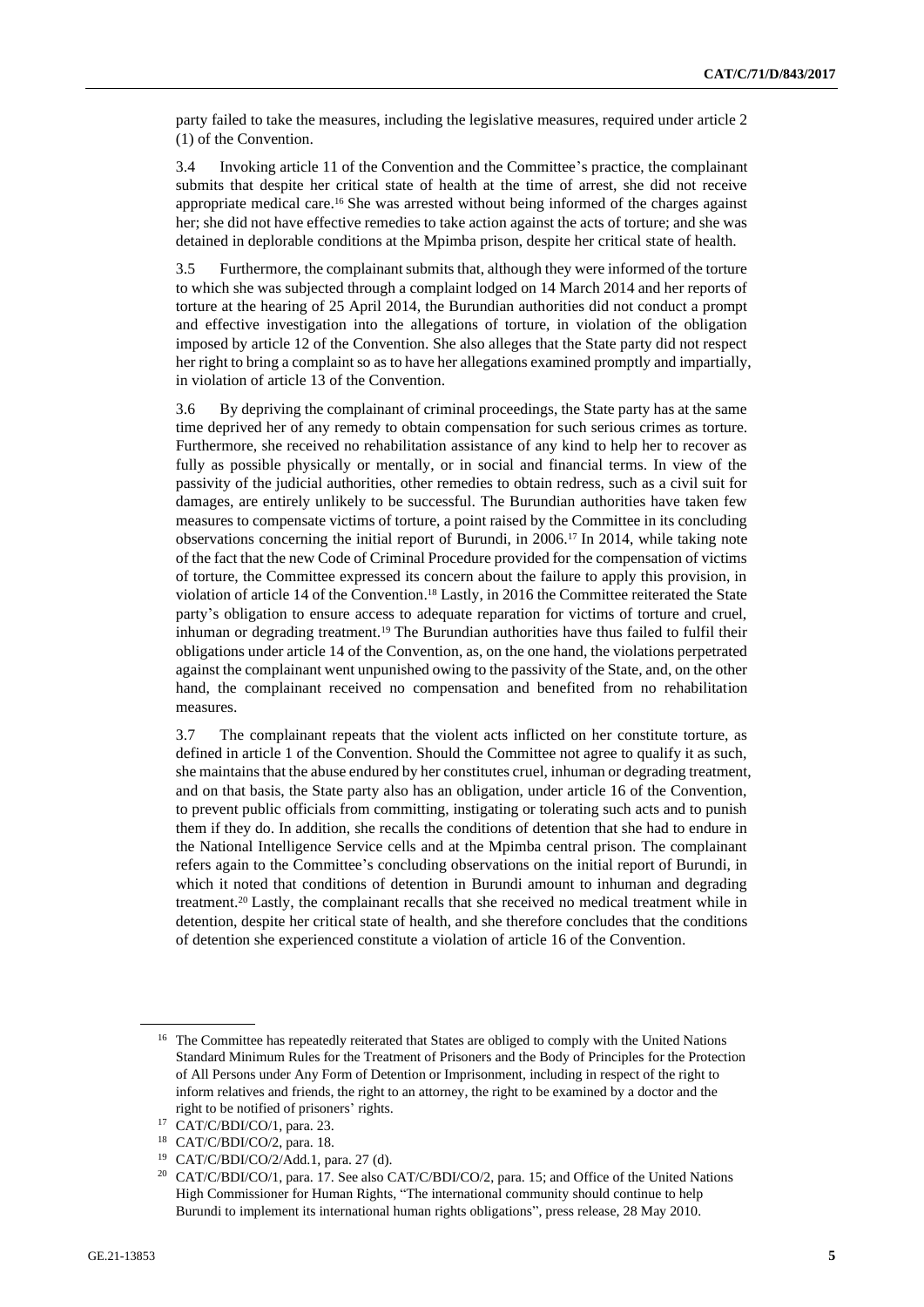#### **Lack of cooperation from the State party**

4. On 20 September 2017 and on 19 June, 15 November and 17 December 2019 the State party was requested to submit its observations on the admissibility and merits of the communication. The Committee notes that it has received no response and regrets the lack of cooperation from the State party in sharing its observations on the present complaint.<sup>21</sup> It recalls that the State party is obliged, pursuant to the Convention, to submit to the Committee written explanations or statements clarifying the matter and indicating the measures, if any, that may have been taken to remedy the situation. In the absence of a response from the State party, due weight must be given to the complainant's allegations, which have been properly substantiated.

#### **Issues and proceedings before the Committee**

#### *Consideration of admissibility*

5.1 Before considering any claim submitted in a communication, the Committee must decide whether it is admissible under article 22 of the Convention. The Committee has ascertained, as it is required to do under article 22 (5) (a) of the Convention, that the same matter has not been and is not being examined under another procedure of international investigation or settlement.

5.2 In the absence of any obstacle to the admissibility of the communication, the Committee proceeds to its consideration of the merits of the claims submitted by the complainant under articles 1, 2 (1), 11–14 and 16 of the Convention.

#### *Consideration of the merits*

6.1 In accordance with article 22 (4) of the Convention, the Committee has considered the communication in the light of all the information made available to it by the parties. As the State party has not provided any observations on the merits, due weight must be given to the complainant's allegations.

6.2 The Committee notes the complainant's allegation that she was beaten by police officers, who brutally hit her all over her body with the butts of their rifles and nightsticks and kicked her on the head, back and abdomen. The Committee also notes that (a) the police kept the complainant in front of the headquarters of the Mouvement pour la solidarité et la démocratie for more than two hours while she was bleeding from the head, neck, arms and other parts of her body that had been hit during the police beatings; (b) the police officers did not allow Burundi Red Cross personnel to provide the complainant with medical attention; (c) instead of being taken to hospital, the complainant was taken to the National Intelligence Service, where she was insulted and subjected to intimidation; and (d) it was only as a result of pressure from a civil society organization that the complainant was taken to hospital. The Committee notes furthermore that the hospital did not comply with requests from the complainant's lawyer for her medical records to allow him to present evidence to the authorities of the abuse she had suffered. The Committee likewise takes note of the complainant's allegations that the blows she received caused her extreme pain and suffering, including anguish and psychological suffering, and were reportedly deliberately inflicted by agents of the State with the objective of punishing and intimidating her. At no time have these allegations been contested by the State party. In these circumstances, the Committee concludes that the facts as presented by the complainant constitute torture within the meaning of article 1 of the Convention.<sup>22</sup>

6.3 The complainant also invokes article 2 (1) of the Convention, under which the State party should have taken effective legislative, administrative, judicial or other measures to prevent acts of torture in any territory under its jurisdiction. In this respect, the Committee

<sup>21</sup> *Ndagijimana v. Burundi* (CAT/C/62/D/496/2012), para. 7; *Ndarisigaranye v. Burundi*  (CAT/C/62/D/493/2012 and Corr.1), para. 7; and *Ntikarahera v. Burundi* (CAT/C/52/D/503/2012), para. 4.

<sup>22</sup> *Ndagijimana v. Burundi*, para. 8.2; *Ndarisigaranye v. Burundi*, para. 8.2; *Kabura v. Burundi*  (CAT/C/59/D/549/2013), para. 7.2; and *Niyonzima v. Burundi* (CAT/C/53/D/514/2012), para. 8.2.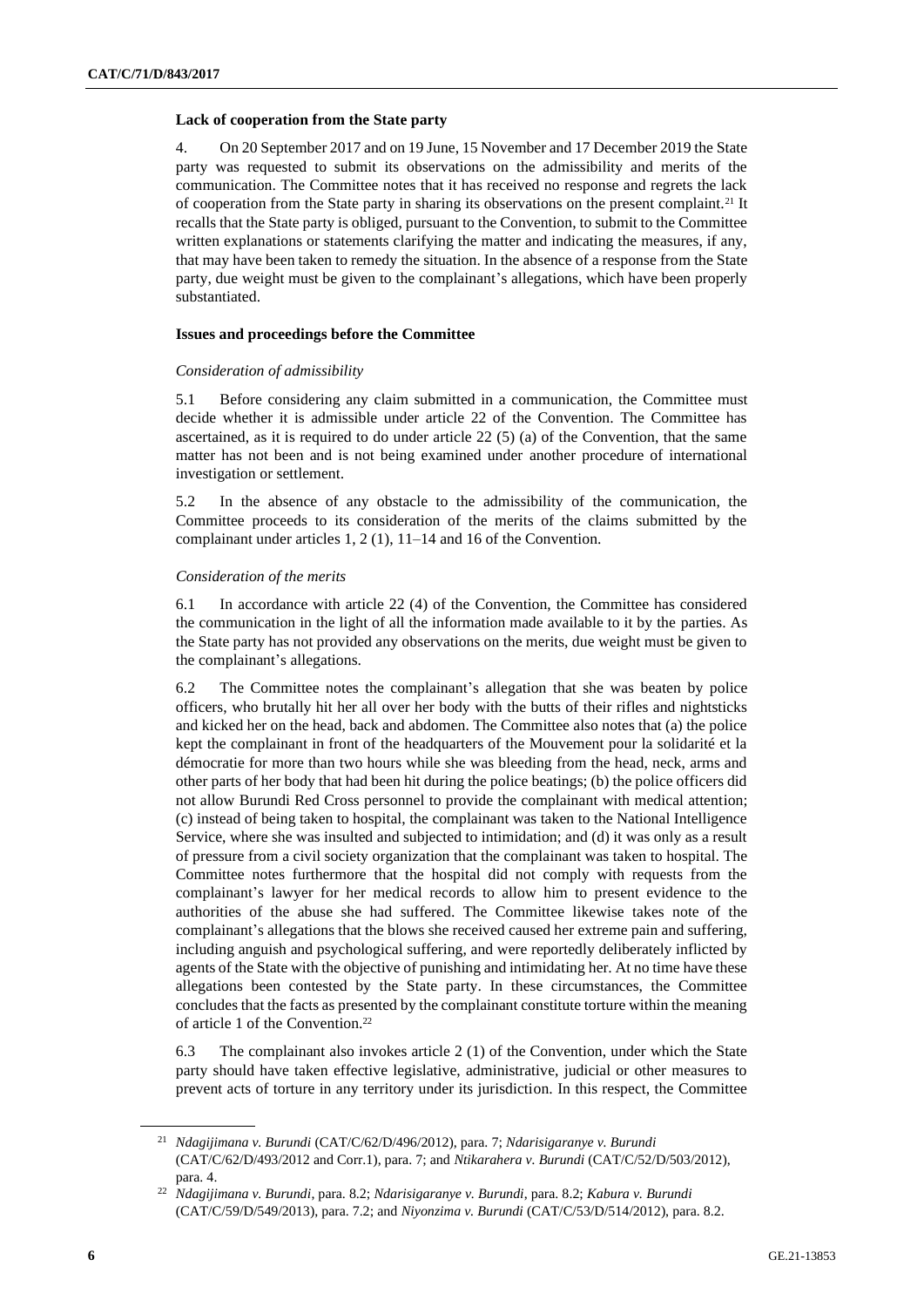recalls its conclusions and recommendations concerning the initial report of Burundi, in which it urged the State party to take effective legislative, administrative and judicial measures to prevent all acts of torture and all ill-treatment and to take steps, as a matter of urgency, to bring all places of detention under judicial control and to prevent its officials from making arbitrary arrests and engaging in torture.<sup>23</sup> In the present case, the Committee takes note of the complainant's allegations that she was beaten by police officers and then detained without an arrest warrant, without any legal basis, and without the possibility of contacting a defence lawyer, for more than one and a half months, leaving her outside the protection of the law. The Committee also notes that the State party did not take any measures to protect the complainant until non-governmental organizations intervened to support her. Lastly, the State authorities have taken no steps to investigate the acts of torture suffered by the complainant and to adopt the appropriate punitive measures, despite the complaints that she had repeatedly presented in this regard. In the light of the foregoing, the Committee finds a violation of article 2 (1), read in conjunction with article 1 of the Convention.<sup>24</sup>

6.4 The Committee also notes the complainant's argument that article 11 of the Convention was violated because the State party failed to properly oversee the treatment she received while in detention. She alleges, in particular, that; (a) despite her critical state of health at the time of arrest, she did not receive appropriate care; (b) she was not given access to a lawyer until a month and a half after her arrest, without being assisted during her interrogation at the public prosecutor's office on 21 March 2014; (c) she was arrested without being informed of the charges against her; (d) she did not have effective remedies to take action against the acts of torture; and (e) she was detained in "deplorable conditions" at the Mpimba prison, despite her critical state of health. The Committee recalls its concluding observations regarding the second periodic report of Burundi, in which it expressed concern at the excessive length of time during which people can be held in police custody, numerous instances in which the allowable duration of police custody has been exceeded, failures to keep registers with information on persons in custody or failures to ensure that such records are complete, failures to comply with fundamental legal safeguards for persons deprived of their liberty, the absence of provisions that guarantee access to a doctor and access to legal assistance for persons of limited means and the excessive use of pretrial detention in the absence of regular reviews of its legality and of any limit on its total duration.<sup>25</sup> In the present case, the complainant appears to have been deprived of any form of judicial oversight. In the absence of any compelling evidence from the State party that it did supervise the complainant's detention, the Committee finds that the State party has violated article 11 of the Convention.<sup>26</sup>

6.5 In respect of articles 12 and 13 of the Convention, the Committee has taken note of the complainant's allegations that, on 8 March 2014, she was beaten by police officers during a police intervention at the headquarters of the Mouvement pour la solidarité et la démocratie. Although she filed a complaint on 14 March 2014 with the Bujumbura State Prosecutor and also reported the torture she had suffered before the judge at a closed hearing on 25 April 2014, no investigation had been conducted, almost six years after the events. The Committee considers that so long a delay in initiating an investigation into allegations of torture is patently unjustified. In this regard, it draws attention to the State party's obligation under article 12 of the Convention to ensure that its competent authorities proceed automatically to a prompt and impartial investigation wherever there is reasonable ground to believe that an act of torture has been committed.<sup>27</sup> The Committee therefore finds a violation of article 12 of the Convention.

6.6 By failing to meet this obligation, the State party has also failed to fulfil its responsibility under article 13 of the Convention to guarantee the right of the complainant to lodge a complaint, which presupposes that the authorities provide a satisfactory response by

<sup>23</sup> CAT/C/BDI/CO/1, para. 10.

<sup>24</sup> *Ndagijimana v. Burundi*, para. 8.4; *Ndarisigaranye v. Burundi*, para. 8.3; *Niyonzima v. Burundi*, para. 8.4; and *E.N. v. Burundi* (CAT/C/56/D/578/2013), para. 7.5.

<sup>25</sup> CAT/C/BDI/CO/2, para. 10.

<sup>26</sup> *E.N. v. Burundi*, para. 7.6.

<sup>27</sup> *Ndagijimana v. Burundi*, para. 8.5; *Ndarisigaranye v. Burundi*, para. 8.5; *Kabura v. Burundi*, para. 7.4; and *Niyonzima v. Burundi*, para. 8.4.